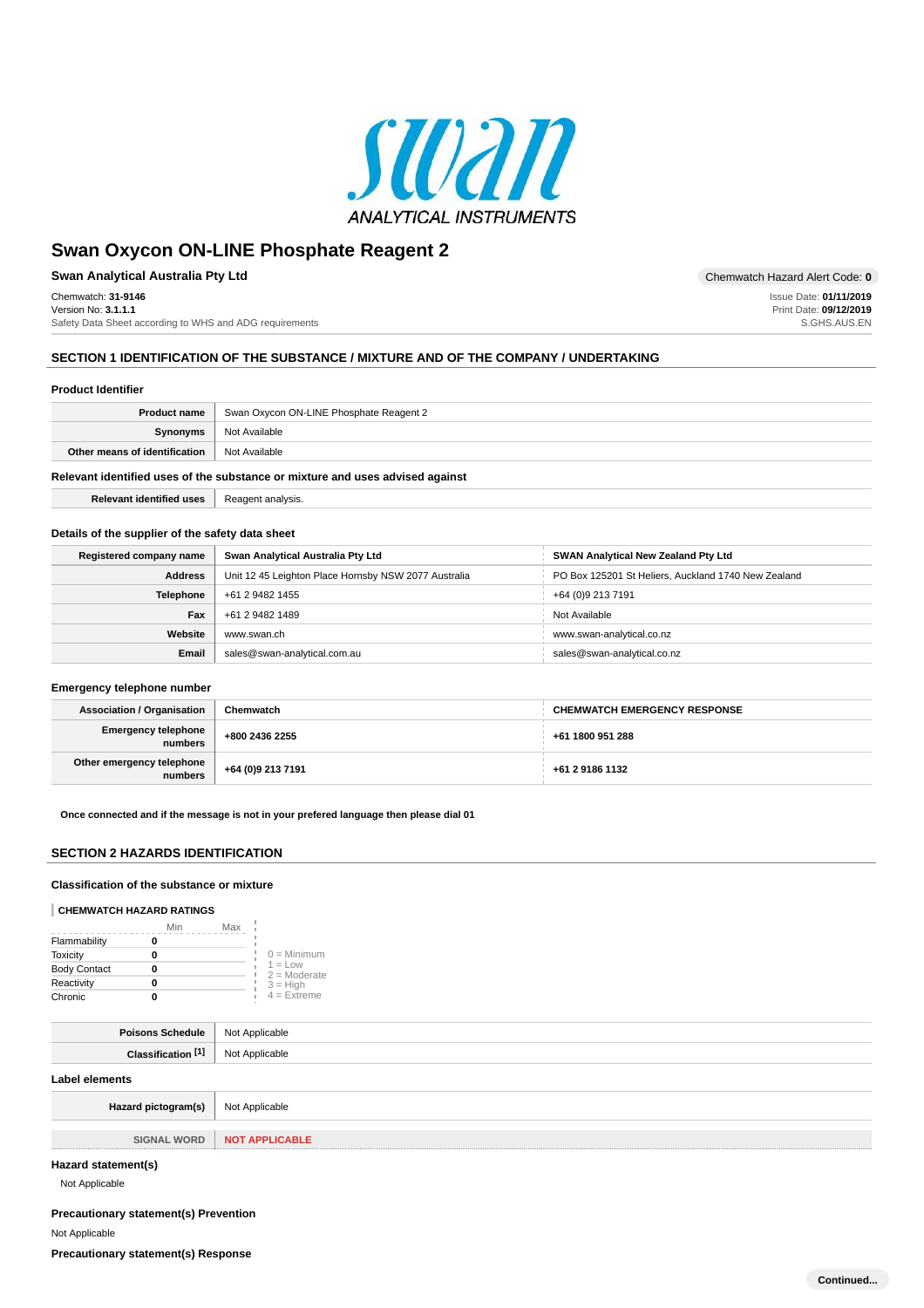Not Applicable

**Precautionary statement(s) Storage**

Not Applicable **Precautionary statement(s) Disposal**

Not Applicable

### **SECTION 3 COMPOSITION / INFORMATION ON INGREDIENTS**

#### **Substances**

See section below for composition of Mixtures

### **Mixtures**

| <b>CAS No</b> | %[weight] | Name                        |
|---------------|-----------|-----------------------------|
| 50-81-7       | NotSpec.  | ascorbic acid               |
| 28300-74-5    | NotSpec.  | antimony potassium tartrate |
| 151-21-3      | NotSpec.  | sodium lauryl sulfate       |

# **SECTION 4 FIRST AID MEASURES**

#### **Description of first aid measures**

| <b>Eye Contact</b>  | If this product comes in contact with eyes:<br>▶ Wash out immediately with water.<br>If irritation continues, seek medical attention.<br>► Removal of contact lenses after an eye injury should only be undertaken by skilled personnel. |
|---------------------|------------------------------------------------------------------------------------------------------------------------------------------------------------------------------------------------------------------------------------------|
| <b>Skin Contact</b> | If skin or hair contact occurs:<br>Filush skin and hair with running water (and soap if available).<br>Seek medical attention in event of irritation.                                                                                    |
| Inhalation          | If fumes, aerosols or combustion products are inhaled remove from contaminated area.<br>• Other measures are usually unnecessary.                                                                                                        |
| Ingestion           | Immediately give a glass of water.<br>First aid is not generally required. If in doubt, contact a Poisons Information Centre or a doctor.                                                                                                |

### **Indication of any immediate medical attention and special treatment needed**

Treat symptomatically.

# **SECTION 5 FIREFIGHTING MEASURES**

### **Extinguishing media**

- ▶ There is no restriction on the type of extinguisher which may be used.
- Use extinguishing media suitable for surrounding area.

### **Special hazards arising from the substrate or mixture**

| <b>Fire Incompatibility</b>    | None known.                                                                                                                                                                                                                                                                                       |  |  |  |
|--------------------------------|---------------------------------------------------------------------------------------------------------------------------------------------------------------------------------------------------------------------------------------------------------------------------------------------------|--|--|--|
| <b>Advice for firefighters</b> |                                                                                                                                                                                                                                                                                                   |  |  |  |
| <b>Fire Fighting</b>           | Alert Fire Brigade and tell them location and nature of hazard.<br>▶ Wear breathing apparatus plus protective gloves in the event of a fire.<br>Prevent, by any means available, spillage from entering drains or water courses.<br>• Use fire fighting procedures suitable for surrounding area. |  |  |  |
| <b>Fire/Explosion Hazard</b>   | $\blacktriangleright$ Non combustible.<br>▶ Not considered a significant fire risk, however containers may burn.                                                                                                                                                                                  |  |  |  |
| <b>HAZCHEM</b>                 | Not Applicable                                                                                                                                                                                                                                                                                    |  |  |  |

## **SECTION 6 ACCIDENTAL RELEASE MEASURES**

### **Personal precautions, protective equipment and emergency procedures**

See section 8

### **Environmental precautions**

See section 12

### **Methods and material for containment and cleaning up**

|                     | • Clean up all spills immediately.                                                                |
|---------------------|---------------------------------------------------------------------------------------------------|
| <b>Minor Spills</b> | Avoid contact with skin and eyes.                                                                 |
|                     | ▶ Wear impervious gloves and safety glasses.                                                      |
|                     | Use dry clean up procedures and avoid generating dust.                                            |
|                     | • Clear area of personnel and move upwind.                                                        |
|                     | Alert Fire Brigade and tell them location and nature of hazard.                                   |
| <b>Major Spills</b> | ► Control personal contact with the substance, by using protective equipment and dust respirator. |
|                     | Prevent spillage from entering drains, sewers or water courses.                                   |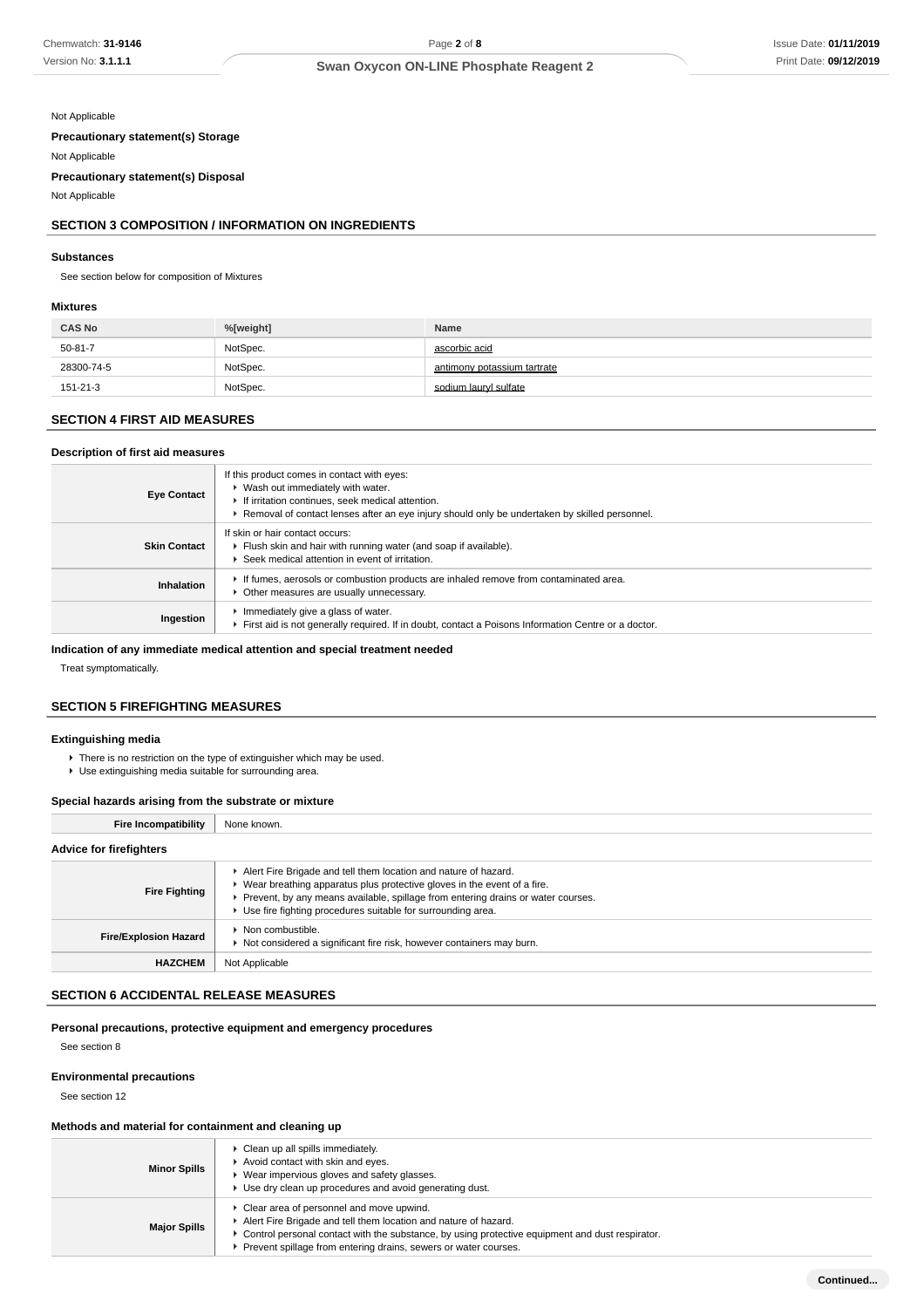Personal Protective Equipment advice is contained in Section 8 of the SDS.

# **SECTION 7 HANDLING AND STORAGE**

| Precautions for safe handling |                                                                                                                                                                                                             |  |  |  |
|-------------------------------|-------------------------------------------------------------------------------------------------------------------------------------------------------------------------------------------------------------|--|--|--|
| Safe handling                 | Limit all unnecessary personal contact.<br>▶ Wear protective clothing when risk of exposure occurs.<br>▶ Use in a well-ventilated area.<br>Avoid contact with incompatible materials.                       |  |  |  |
| Other information             | Store in original containers.<br>▶ Keep containers securely sealed.<br>Store in a cool, dry area protected from environmental extremes.<br>Store away from incompatible materials and foodstuff containers. |  |  |  |

### **Conditions for safe storage, including any incompatibilities**

| Suitable container                                                                 | ► Lined metal can, lined metal pail/ can.<br>• Plastic pail.<br>▶ Polyliner drum.<br>▶ Packing as recommended by manufacturer. |  |  |  |  |  |  |
|------------------------------------------------------------------------------------|--------------------------------------------------------------------------------------------------------------------------------|--|--|--|--|--|--|
| Avoid contamination of water, foodstuffs, feed or seed.<br>Storage incompatibility |                                                                                                                                |  |  |  |  |  |  |
|                                                                                    |                                                                                                                                |  |  |  |  |  |  |



**X** — Must not be stored together<br>**0** — May be stored together with **0** — May be stored together with specific preventions

**+** — May be stored together

# **SECTION 8 EXPOSURE CONTROLS / PERSONAL PROTECTION**

### **Control parameters**

# **OCCUPATIONAL EXPOSURE LIMITS (OEL)**

| <b>INGREDIENT DATA</b> |  |
|------------------------|--|
|                        |  |

| Source                       | Ingredient                             | <b>Material name</b>         | <b>TWA</b>                                | <b>STEL</b>   |                   | Peak          |        | <b>Notes</b>  |
|------------------------------|----------------------------------------|------------------------------|-------------------------------------------|---------------|-------------------|---------------|--------|---------------|
| Australia Exposure Standards | antimony potassium tartrate            | Antimony & compounds (as Sb) | $0.5$ mg/m $3$                            | Not Available |                   | Not Available |        | Not Available |
| <b>EMERGENCY LIMITS</b>      |                                        |                              |                                           |               |                   |               |        |               |
| Ingredient                   | <b>Material name</b>                   |                              | TEEL-1                                    |               | TEEL-2            |               | TEEL-3 |               |
| antimony potassium tartrate  | Antimony potassium tartrate trihydrate |                              | $37 \text{ mg/m}$<br>$4.1 \text{ mg/m}$ 3 |               | 220 mg/m3         |               |        |               |
| sodium lauryl sulfate        | Sodium lauryl sulfate                  |                              | $3.9 \text{ mg/m}$                        |               | $43 \text{ mg/m}$ |               |        | 260 mg/m3     |
|                              |                                        |                              |                                           |               |                   |               |        |               |
| Ingredient                   | <b>Original IDLH</b>                   |                              | <b>Revised IDLH</b>                       |               |                   |               |        |               |
| ascorbic acid                | Not Available                          |                              | Not Available                             |               |                   |               |        |               |
| antimony potassium tartrate  | $50 \text{ mg/m}$ 3                    |                              | Not Available                             |               |                   |               |        |               |
| sodium lauryl sulfate        | Not Available                          |                              | Not Available                             |               |                   |               |        |               |
|                              |                                        |                              |                                           |               |                   |               |        |               |

### **OCCUPATIONAL EXPOSURE BANDING**

| Ingredient            | <b>Occupational Exposure Band Rating</b>                                                                                                                                                                                                                                                                                                                                 | <b>Occupational Exposure Band Limit</b> |  |
|-----------------------|--------------------------------------------------------------------------------------------------------------------------------------------------------------------------------------------------------------------------------------------------------------------------------------------------------------------------------------------------------------------------|-----------------------------------------|--|
| ascorbic acid         |                                                                                                                                                                                                                                                                                                                                                                          | $\leq 0.01$ mg/m <sup>3</sup>           |  |
| sodium lauryl sulfate |                                                                                                                                                                                                                                                                                                                                                                          | $\leq 0.01$ mg/m <sup>3</sup>           |  |
| Notes:                | Occupational exposure banding is a process of assigning chemicals into specific categories or bands based on a chemical's potency and the<br>adverse health outcomes associated with exposure. The output of this process is an occupational exposure band (OEB), which corresponds to a<br>range of exposure concentrations that are expected to protect worker health. |                                         |  |

**Exposure controls**

| Appropriate engineering<br>controls | Engineering controls are used to remove a hazard or place a barrier between the worker and the hazard. Well-designed engineering controls can<br>be highly effective in protecting workers and will typically be independent of worker interactions to provide this high level of protection.<br>The basic types of engineering controls are:<br>Process controls which involve changing the way a job activity or process is done to reduce the risk.<br>Enclosure and/or isolation of emission source which keeps a selected hazard "physically" away from the worker and ventilation that strategically<br>"adds" and "removes" air in the work environment. |
|-------------------------------------|-----------------------------------------------------------------------------------------------------------------------------------------------------------------------------------------------------------------------------------------------------------------------------------------------------------------------------------------------------------------------------------------------------------------------------------------------------------------------------------------------------------------------------------------------------------------------------------------------------------------------------------------------------------------|
| <b>Personal protection</b>          | $\mathbb{Z}$ (c) $\mathbb{Z}$                                                                                                                                                                                                                                                                                                                                                                                                                                                                                                                                                                                                                                   |
| Eye and face protection             | Safety glasses with side shields<br>▶ Chemical goggles.<br>Contact lenses may pose a special hazard; soft contact lenses may absorb and concentrate irritants. A written policy document, describing<br>the wearing of lenses or restrictions on use, should be created for each workplace or task. This should include a review of lens absorption                                                                                                                                                                                                                                                                                                             |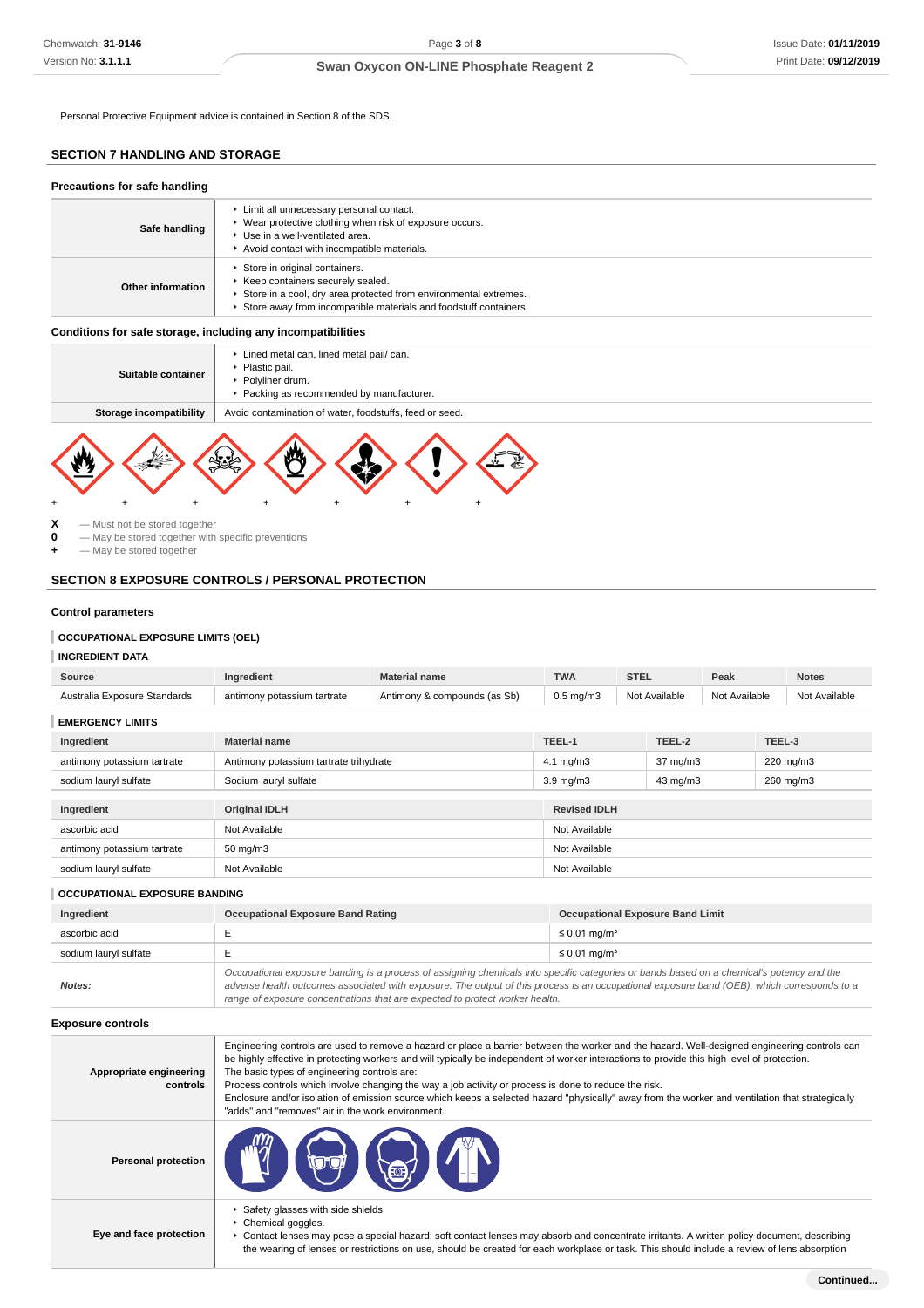|                        | and adsorption for the class of chemicals in use and an account of injury experience.                                                                                                                                                                                                                                                                                                                                                                                                                                                                                                                                                                                                                                                                                                                                                     |  |  |
|------------------------|-------------------------------------------------------------------------------------------------------------------------------------------------------------------------------------------------------------------------------------------------------------------------------------------------------------------------------------------------------------------------------------------------------------------------------------------------------------------------------------------------------------------------------------------------------------------------------------------------------------------------------------------------------------------------------------------------------------------------------------------------------------------------------------------------------------------------------------------|--|--|
| <b>Skin protection</b> | See Hand protection below                                                                                                                                                                                                                                                                                                                                                                                                                                                                                                                                                                                                                                                                                                                                                                                                                 |  |  |
| Hands/feet protection  | The selection of suitable gloves does not only depend on the material, but also on further marks of quality which vary from manufacturer to<br>manufacturer. Where the chemical is a preparation of several substances, the resistance of the glove material can not be calculated in advance<br>and has therefore to be checked prior to the application.<br>The exact break through time for substances has to be obtained from the manufacturer of the protective gloves and has to be observed when<br>making a final choice.<br>Personal hygiene is a key element of effective hand care.<br>Experience indicates that the following polymers are suitable as glove materials for protection against undissolved, dry solids, where abrasive<br>particles are not present.<br>polychloroprene.<br>• nitrile rubber.<br>butyl rubber. |  |  |
| <b>Body protection</b> | See Other protection below                                                                                                                                                                                                                                                                                                                                                                                                                                                                                                                                                                                                                                                                                                                                                                                                                |  |  |
| Other protection       | No special equipment needed when handling small quantities.<br><b>OTHERWISE:</b><br>• Overalls.<br>▶ Barrier cream.<br>Eyewash unit.                                                                                                                                                                                                                                                                                                                                                                                                                                                                                                                                                                                                                                                                                                      |  |  |

#### **Respiratory protection**

Particulate. (AS/NZS 1716 & 1715, EN 143:2000 & 149:001, ANSI Z88 or national equivalent)

| <b>Required Minimum Protection Factor</b> | <b>Half-Face Respirator</b> | <b>Full-Face Respirator</b> | <b>Powered Air Respirator</b> |
|-------------------------------------------|-----------------------------|-----------------------------|-------------------------------|
| up to $10 \times ES$                      | P <sub>1</sub><br>Air-line* |                             | PAPR-P1<br>-                  |
| up to $50 \times ES$                      | Air-line**                  | P <sub>2</sub>              | PAPR-P2                       |
| up to $100 \times ES$                     |                             | P <sub>3</sub>              | -                             |
|                                           |                             | Air-line*                   |                               |
| $100 + x ES$                              |                             | Air-line**                  | PAPR-P3                       |

\* - Negative pressure demand \*\* - Continuous flow

A(All classes) = Organic vapours, B AUS or B1 = Acid gasses, B2 = Acid gas or hydrogen cyanide(HCN), B3 = Acid gas or hydrogen cyanide(HCN), E = Sulfur dioxide(SO2), G = Agricultural chemicals, K = Ammonia(NH3), Hg = Mercury, NO = Oxides of nitrogen, MB = Methyl bromide, AX = Low boiling point organic compounds(below 65 degC)

Respirators may be necessary when engineering and administrative controls do not adequately prevent exposures.

- F The decision to use respiratory protection should be based on professional judgment that takes into account toxicity information, exposure measurement data, and frequency and likelihood of the worker's exposure - ensure users are not subject to high thermal loads which may result in heat stress or distress due to personal protective equipment (powered, positive flow, full face apparatus may be an option).
- Published occupational exposure limits, where they exist, will assist in determining the adequacy of the selected respiratory protection. These may be government mandated or vendor recommended.
- ▶ Certified respirators will be useful for protecting workers from inhalation of particulates when properly selected and fit tested as part of a complete respiratory protection program.
- Use approved positive flow mask if significant quantities of dust becomes airborne.

Try to avoid creating dust conditions.

# **SECTION 9 PHYSICAL AND CHEMICAL PROPERTIES**

### **Information on basic physical and chemical properties**

| Appearance                                      | Colourless solid with no odour; soluble in water. |                                            |                |
|-------------------------------------------------|---------------------------------------------------|--------------------------------------------|----------------|
|                                                 |                                                   |                                            |                |
| <b>Physical state</b>                           | <b>Divided Solid</b>                              | Relative density (Water = 1)               | Not Available  |
| Odour                                           | Not Available                                     | Partition coefficient n-octanol<br>/ water | Not Available  |
| <b>Odour threshold</b>                          | Not Available                                     | Auto-ignition temperature (°C)             | Not Applicable |
| pH (as supplied)                                | Not Available                                     | <b>Decomposition temperature</b>           | Not Available  |
| Melting point / freezing point<br>(°C)          | Not Available                                     | Viscosity (cSt)                            | Not Available  |
| Initial boiling point and boiling<br>range (°C) | Not Applicable                                    | Molecular weight (g/mol)                   | Not Applicable |
| Flash point (°C)                                | Not Applicable                                    | <b>Taste</b>                               | Not Available  |
| <b>Evaporation rate</b>                         | Not Available                                     | <b>Explosive properties</b>                | Not Available  |
| Flammability                                    | Not Applicable                                    | <b>Oxidising properties</b>                | Not Available  |
| Upper Explosive Limit (%)                       | Not Applicable                                    | Surface Tension (dyn/cm or<br>$mN/m$ )     | Not Applicable |
| Lower Explosive Limit (%)                       | Not Applicable                                    | <b>Volatile Component (%vol)</b>           | Not Available  |
| Vapour pressure (kPa)                           | Not Available                                     | Gas group                                  | Not Available  |
| Solubility in water                             | Miscible                                          | pH as a solution (1%)                      | Not Available  |
| Vapour density $(Air = 1)$                      | Not Available                                     | VOC g/L                                    | Not Available  |

# **SECTION 10 STABILITY AND REACTIVITY**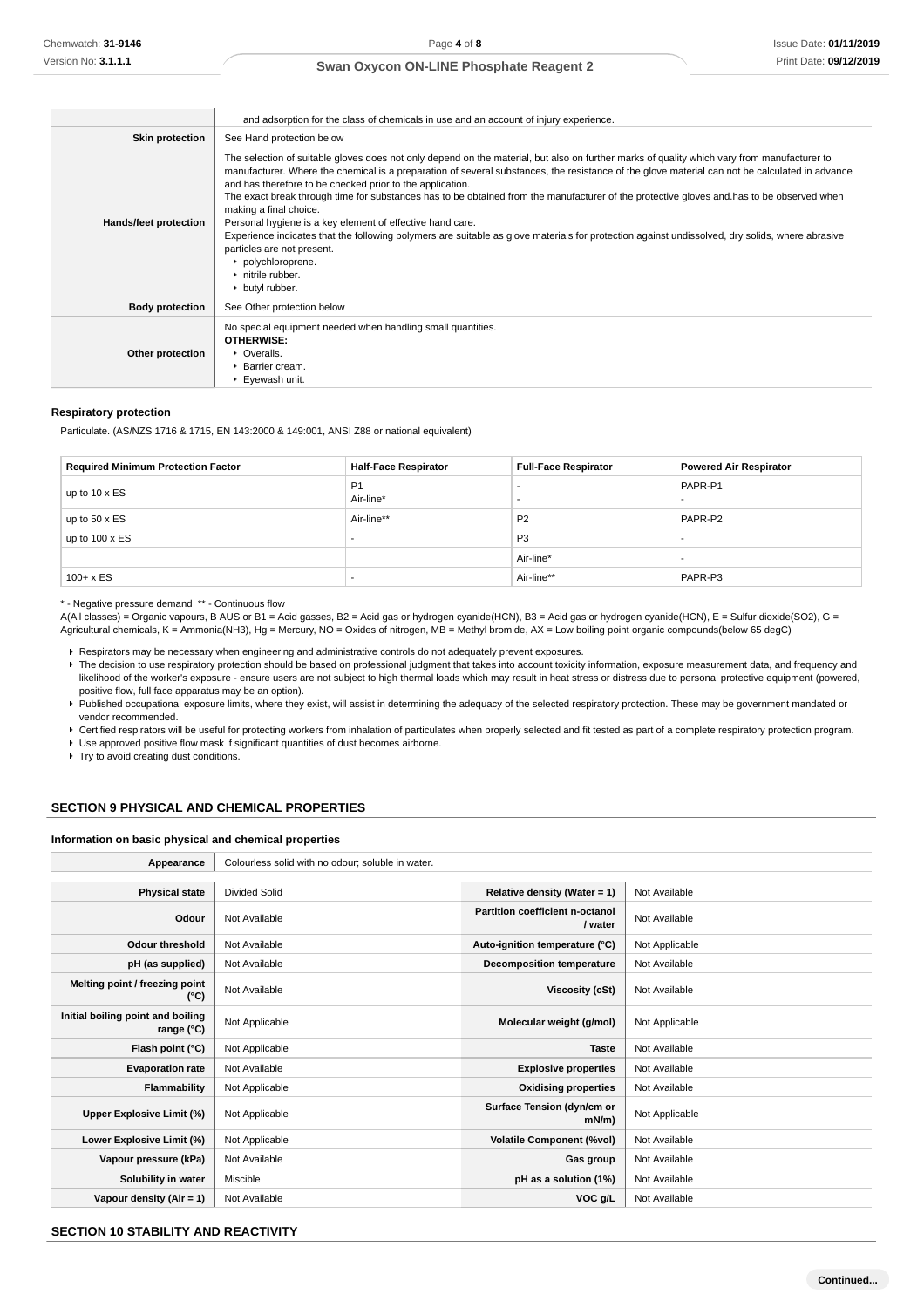| Reactivity                                 | See section 7                                                             |
|--------------------------------------------|---------------------------------------------------------------------------|
| <b>Chemical stability</b>                  | Product is considered stable and hazardous polymerisation will not occur. |
| Possibility of hazardous<br>reactions      | See section 7                                                             |
| <b>Conditions to avoid</b>                 | See section 7                                                             |
| Incompatible materials                     | See section 7                                                             |
| <b>Hazardous decomposition</b><br>products | See section 5                                                             |

# **SECTION 11 TOXICOLOGICAL INFORMATION**

### **Information on toxicological effects**

| Inhaled                                       | Persons with impaired respiratory function, airway diseases and conditions such as emphysema or chronic bronchitis, may incur further disability<br>if excessive concentrations of particulate are inhaled.<br>If prior damage to the circulatory or nervous systems has occurred or if kidney damage has been sustained, proper screenings should be<br>conducted on individuals who may be exposed to further risk if handling and use of the material result<br>in excessive exposures. |                                              |  |  |
|-----------------------------------------------|--------------------------------------------------------------------------------------------------------------------------------------------------------------------------------------------------------------------------------------------------------------------------------------------------------------------------------------------------------------------------------------------------------------------------------------------------------------------------------------------|----------------------------------------------|--|--|
| Ingestion                                     | The material has NOT been classified by EC Directives or other classification systems as "harmful by ingestion". This is because of the lack of<br>corroborating animal or human evidence.                                                                                                                                                                                                                                                                                                 |                                              |  |  |
| <b>Skin Contact</b>                           | The material is not thought to produce adverse health effects or skin irritation following contact (as classified by EC Directives using animal<br>models). Nevertheless, good hygiene practice requires that exposure be kept to a minimum and that suitable gloves be used in an occupational<br>setting.                                                                                                                                                                                |                                              |  |  |
| Eye                                           | Although the material is not thought to be an irritant (as classified by EC Directives), direct contact with the eye may cause transient discomfort<br>characterised by tearing or conjunctival redness (as with windburn). Slight abrasive damage may also result.                                                                                                                                                                                                                        |                                              |  |  |
| Chronic                                       | Long term exposure to high dust concentrations may cause changes in lung function i.e. pneumoconiosis, caused by particles less than 0.5<br>micron penetrating and remaining in the lung.                                                                                                                                                                                                                                                                                                  |                                              |  |  |
|                                               |                                                                                                                                                                                                                                                                                                                                                                                                                                                                                            |                                              |  |  |
| Swan Oxycon ON-LINE                           | <b>TOXICITY</b>                                                                                                                                                                                                                                                                                                                                                                                                                                                                            | <b>IRRITATION</b>                            |  |  |
| <b>Phosphate Reagent 2</b>                    | Not Available                                                                                                                                                                                                                                                                                                                                                                                                                                                                              | Not Available                                |  |  |
|                                               | <b>TOXICITY</b>                                                                                                                                                                                                                                                                                                                                                                                                                                                                            | <b>IRRITATION</b>                            |  |  |
| ascorbic acid                                 | Oral (rat) LD50: 11900 mg/kg <sup>[2]</sup>                                                                                                                                                                                                                                                                                                                                                                                                                                                | Not Available                                |  |  |
|                                               | <b>TOXICITY</b>                                                                                                                                                                                                                                                                                                                                                                                                                                                                            | <b>IRRITATION</b>                            |  |  |
| antimony potassium tartrate                   | Oral (rat) LD50: 115 mg/kg[2]<br>Not Available                                                                                                                                                                                                                                                                                                                                                                                                                                             |                                              |  |  |
|                                               | <b>TOXICITY</b>                                                                                                                                                                                                                                                                                                                                                                                                                                                                            | <b>IRRITATION</b>                            |  |  |
|                                               | dermal (rat) LD50: >2000 mg/kg[1]                                                                                                                                                                                                                                                                                                                                                                                                                                                          | Eye (rabbit):100 mg/24 hr-moderate           |  |  |
| sodium lauryl sulfate                         | Oral (rat) LD50: =200-2000 mg/kg <sup>[2]</sup>                                                                                                                                                                                                                                                                                                                                                                                                                                            | Eye: adverse effect observed (irritating)[1] |  |  |
|                                               |                                                                                                                                                                                                                                                                                                                                                                                                                                                                                            | Skin (human): 25 mg/24 hr - mild             |  |  |
| Skin: adverse effect observed (irritating)[1] |                                                                                                                                                                                                                                                                                                                                                                                                                                                                                            |                                              |  |  |

**Legend:** 1. Value obtained from Europe ECHA Registered Substances - Acute toxicity 2.\* Value obtained from manufacturer's SDS. Unless otherwise specified data extracted from RTECS - Register of Toxic Effect of chemical Substances

| <b>SODIUM LAURYL SULFATE</b>                                                 | Alkyl sulfates are irritating to the skin, harmful if swallowed and at risk of causing serious damage to the eyes. They are metabolised by the liver<br>and excreted via urine. They produce dose-dependent toxicity depending on their structure. They do not cause cancer, reproductive or genetic<br>defects.<br>NOTE: Substance has been shown to be mutagenic in at least one assay, or belongs to a family of chemicals producing damage or change to<br>cellular DNA.<br>Eye (None) None: None None rabbit None 250 ugSkin (rabbit):25 mg/24 hr-moderate Skin (None) None: None rabbit None 50 mg/24Eye (rabbit)<br>$10:$ mg-                                                                                                                                                         |                                 |   |  |
|------------------------------------------------------------------------------|----------------------------------------------------------------------------------------------------------------------------------------------------------------------------------------------------------------------------------------------------------------------------------------------------------------------------------------------------------------------------------------------------------------------------------------------------------------------------------------------------------------------------------------------------------------------------------------------------------------------------------------------------------------------------------------------------------------------------------------------------------------------------------------------|---------------------------------|---|--|
| Swan Oxycon ON-LINE<br>Phosphate Reagent 2 &<br><b>SODIUM LAURYL SULFATE</b> | For alkyl sulfates; alkane sulfonates and alpha-olefin sulfonates<br>Most chemicals of this category are not defined substances, but mixtures of homologues with different alkyl side chains. Common physical and/or<br>biological pathways result in structurally similar breakdown products, and are, together with the surfactant properties, responsible for similar<br>environmental behavior and essentially identical hazard profiles with regard to human health.<br>Acute toxicity: These substances are well absorbed after ingestion; penetration through the skin is however, poor. After absorption, these<br>chemicals are distributed mainly to the liver.                                                                                                                    |                                 |   |  |
| <b>ASCORBIC ACID &amp; SODIUM</b><br><b>LAURYL SULFATE</b>                   | Asthma-like symptoms may continue for months or even years after exposure to the material ends. This may be due to a non-allergic condition<br>known as reactive airways dysfunction syndrome (RADS) which can occur after exposure to high levels of highly irritating compound. Main<br>criteria for diagnosing RADS include the absence of previous airways disease in a non-atopic individual, with sudden onset of persistent<br>asthma-like symptoms within minutes to hours of a documented exposure to the irritant. Other criteria for diagnosis of RADS include a reversible<br>airflow pattern on lung function tests, moderate to severe bronchial hyperreactivity on methacholine challenge testing, and the lack of minimal<br>lymphocytic inflammation, without eosinophilia. |                                 |   |  |
| <b>Acute Toxicity</b>                                                        | ×                                                                                                                                                                                                                                                                                                                                                                                                                                                                                                                                                                                                                                                                                                                                                                                            | Carcinogenicity                 | × |  |
| <b>Skin Irritation/Corrosion</b>                                             | ×                                                                                                                                                                                                                                                                                                                                                                                                                                                                                                                                                                                                                                                                                                                                                                                            | Reproductivity                  | × |  |
| <b>Serious Eye Damage/Irritation</b>                                         | ×                                                                                                                                                                                                                                                                                                                                                                                                                                                                                                                                                                                                                                                                                                                                                                                            | <b>STOT - Single Exposure</b>   | × |  |
| <b>Respiratory or Skin</b><br>sensitisation                                  | ×                                                                                                                                                                                                                                                                                                                                                                                                                                                                                                                                                                                                                                                                                                                                                                                            | <b>STOT - Repeated Exposure</b> | × |  |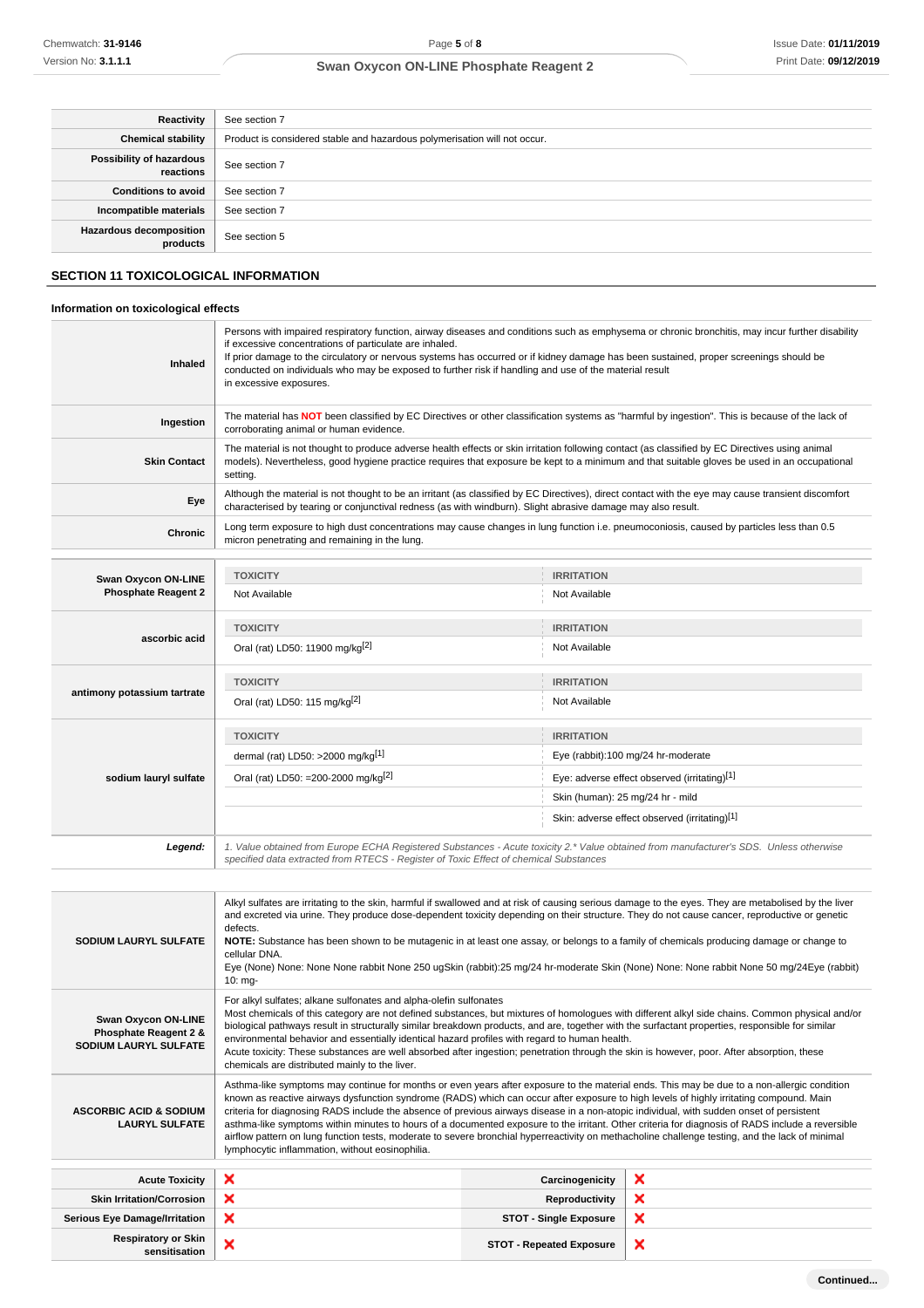**Mutagenicity Aspiration Hazard** 

×

Legend:  $\mathsf{X}$  – Data either not available or does not fill the criteria for classification  $\blacktriangleright$  – Data available to make classification

# **SECTION 12 ECOLOGICAL INFORMATION**

**Toxicity**

|                                                          | <b>ENDPOINT</b>  | <b>TEST DURATION (HR)</b> | <b>SPECIES</b>                                                                                                                                                                                                                                                                           | <b>VALUE</b>     | <b>SOURCE</b>    |
|----------------------------------------------------------|------------------|---------------------------|------------------------------------------------------------------------------------------------------------------------------------------------------------------------------------------------------------------------------------------------------------------------------------------|------------------|------------------|
| <b>Swan Oxycon ON-LINE</b><br><b>Phosphate Reagent 2</b> | Not<br>Available | Not Available             | Not Available                                                                                                                                                                                                                                                                            | Not<br>Available | Not<br>Available |
|                                                          | <b>ENDPOINT</b>  | <b>TEST DURATION (HR)</b> | <b>SPECIES</b>                                                                                                                                                                                                                                                                           | <b>VALUE</b>     | <b>SOURCE</b>    |
| ascorbic acid                                            | <b>LC50</b>      | 96                        | Fish                                                                                                                                                                                                                                                                                     | 1.152mg/L        | 3                |
|                                                          | <b>EC50</b>      | 96                        | Algae or other aquatic plants                                                                                                                                                                                                                                                            | 140.290mg/L      | 3                |
|                                                          | <b>ENDPOINT</b>  | <b>TEST DURATION (HR)</b> | <b>SPECIES</b>                                                                                                                                                                                                                                                                           | <b>VALUE</b>     | <b>SOURCE</b>    |
|                                                          | <b>LC50</b>      | 96                        | Fish                                                                                                                                                                                                                                                                                     | ca.21.9mg/L      | $\overline{2}$   |
| antimony potassium tartrate                              | <b>EC50</b>      | 96                        | Algae or other aquatic plants                                                                                                                                                                                                                                                            | ca.0.61mg/L      | 2                |
|                                                          | <b>NOEC</b>      | 792                       | Crustacea                                                                                                                                                                                                                                                                                | $0.8$ mg/L       | 4                |
|                                                          | <b>ENDPOINT</b>  | <b>TEST DURATION (HR)</b> | <b>SPECIES</b>                                                                                                                                                                                                                                                                           | VALUE            | <b>SOURCE</b>    |
|                                                          | <b>LC50</b>      | 96                        | Fish                                                                                                                                                                                                                                                                                     | $0.59$ mg/L      | 4                |
|                                                          | <b>EC50</b>      | 48                        | Crustacea                                                                                                                                                                                                                                                                                | $0.67$ mg/L      | 4                |
| sodium lauryl sulfate                                    | <b>EC50</b>      | 96                        | Algae or other aquatic plants                                                                                                                                                                                                                                                            | $1.2$ mg/L       | $\overline{4}$   |
|                                                          | <b>BCF</b>       | 1                         | Fish                                                                                                                                                                                                                                                                                     | $0.85$ mg/L      | 4                |
|                                                          | <b>EC15</b>      | 24                        | Crustacea                                                                                                                                                                                                                                                                                | $0.17$ mg/L      | 4                |
|                                                          | <b>NOEC</b>      | 0.08                      | Fish                                                                                                                                                                                                                                                                                     | 0.0000013mg/L    | 4                |
| Legend:                                                  |                  |                           | Extracted from 1. IUCLID Toxicity Data 2. Europe ECHA Registered Substances - Ecotoxicological Information - Aquatic Toxicity 3. EPIWIN Suite<br>V3.12 (QSAR) - Aquatic Toxicity Data (Estimated) 4. US EPA, Ecotox database - Aquatic Toxicity Data 5. ECETOC Aquatic Hazard Assessment |                  |                  |

# **Persistence and degradability**

| Ingredient            | Persistence: Water/Soil | Persistence: Air |
|-----------------------|-------------------------|------------------|
| ascorbic acid         | LOW                     | LOW              |
| sodium lauryl sulfate | <b>HIGH</b>             | <b>HIGH</b>      |

Data 6. NITE (Japan) - Bioconcentration Data 7. METI (Japan) - Bioconcentration Data 8. Vendor Data

### **Bioaccumulative potential**

| Ingredient            | <b>Bioaccumulation</b>  |  |
|-----------------------|-------------------------|--|
| ascorbic acid         | LOW (LogKOW = $-1.85$ ) |  |
| sodium lauryl sulfate | LOW (BCF = $7.15$ )     |  |

### **Mobility in soil**

| Ingredient            | <b>Mobility</b>       |  |
|-----------------------|-----------------------|--|
| ascorbic acid         | $LOW (KOC = 10)$      |  |
| sodium lauryl sulfate | LOW ( $KOC = 10220$ ) |  |

# **SECTION 13 DISPOSAL CONSIDERATIONS**

| Waste treatment methods      |                                                                                                                                                                                                                                                                                                                                                                                                                                                                                                                                                                                                                                                                                                                                                                                                                                                                                                                                                                                                                                                                                                                                                         |
|------------------------------|---------------------------------------------------------------------------------------------------------------------------------------------------------------------------------------------------------------------------------------------------------------------------------------------------------------------------------------------------------------------------------------------------------------------------------------------------------------------------------------------------------------------------------------------------------------------------------------------------------------------------------------------------------------------------------------------------------------------------------------------------------------------------------------------------------------------------------------------------------------------------------------------------------------------------------------------------------------------------------------------------------------------------------------------------------------------------------------------------------------------------------------------------------|
| Product / Packaging disposal | Legislation addressing waste disposal requirements may differ by country, state and/ or territory. Each user must refer to laws operating in their<br>area. In some areas, certain wastes must be tracked.<br>A Hierarchy of Controls seems to be common - the user should investigate:<br>▶ Reduction<br>$\blacktriangleright$ Reuse<br>$\triangleright$ Recycling<br>▶ Disposal (if all else fails)<br>This material may be recycled if unused, or if it has not been contaminated so as to make it unsuitable for its intended use.<br>DO NOT allow wash water from cleaning or process equipment to enter drains.<br>It may be necessary to collect all wash water for treatment before disposal.<br>In all cases disposal to sewer may be subject to local laws and regulations and these should be considered first.<br>• Where in doubt contact the responsible authority.<br>► Recycle wherever possible or consult manufacturer for recycling options.<br>Consult State Land Waste Management Authority for disposal.<br>Bury residue in an authorised landfill.<br>▶ Recycle containers if possible, or dispose of in an authorised landfill. |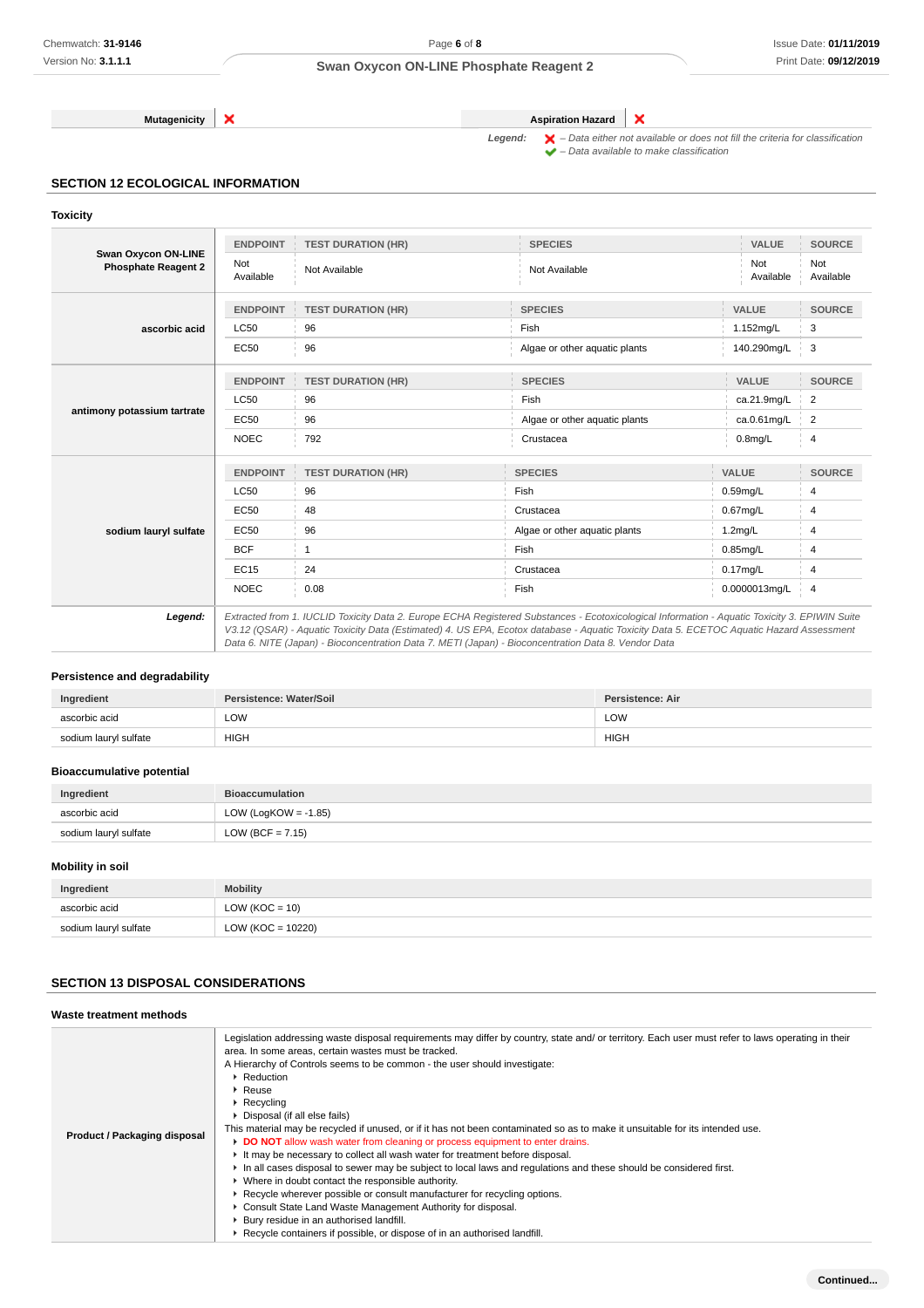### **SECTION 14 TRANSPORT INFORMATION**

#### **Labels Required**

| <b>NC</b><br>$\sim$ |
|---------------------|
|                     |
|                     |

### **Land transport (ADG): NOT REGULATED FOR TRANSPORT OF DANGEROUS GOODS**

**Air transport (ICAO-IATA / DGR): NOT REGULATED FOR TRANSPORT OF DANGEROUS GOODS**

**Sea transport (IMDG-Code / GGVSee): NOT REGULATED FOR TRANSPORT OF DANGEROUS GOODS**

**Transport in bulk according to Annex II of MARPOL and the IBC code**

Not Applicable

#### **SECTION 15 REGULATORY INFORMATION**

#### **Safety, health and environmental regulations / legislation specific for the substance or mixture**

#### **ASCORBIC ACID IS FOUND ON THE FOLLOWING REGULATORY LISTS**

| Australia Dangerous Goods Code (ADG Code) - Dangerous Goods List           | IMO IBC Code Chapter 17: Summary of minimum requirements                                |
|----------------------------------------------------------------------------|-----------------------------------------------------------------------------------------|
| Australia Dangerous Goods Code (ADG Code) - List of Emergency Action Codes | International Air Transport Association (IATA) Dangerous Goods Regulations              |
| Australia Inventory of Chemical Substances (AICS)                          | International Maritime Dangerous Goods Requirements (IMDG Code)                         |
| GESAMP/EHS Composite List - GESAMP Hazard Profiles                         | United Nations Recommendations on the Transport of Dangerous Goods Model<br>Regulations |

#### **ANTIMONY POTASSIUM TARTRATE IS FOUND ON THE FOLLOWING REGULATORY LISTS**

Australia Dangerous Goods Code (ADG Code) - Dangerous Goods List

Australia Dangerous Goods Code (ADG Code) - List of Emergency Action Codes Australia Exposure Standards

Australia Hazardous Chemical Information System (HCIS) - Hazardous Chemicals Australia Inventory of Chemical Substances (AICS)

Australia Standard for the Uniform Scheduling of Medicines and Poisons (SUSMP) - Appendix G

#### **SODIUM LAURYL SULFATE IS FOUND ON THE FOLLOWING REGULATORY LISTS**

Australia Dangerous Goods Code (ADG Code) - Dangerous Goods List Australia Dangerous Goods Code (ADG Code) - List of Emergency Action Codes Australia Hazardous Chemical Information System (HCIS) - Hazardous Chemicals Australia Inventory of Chemical Substances (AICS)

Australia Standard for the Uniform Scheduling of Medicines and Poisons (SUSMP) - Part 2, Section Seven - Appendix I Australia Standard for the Uniform Scheduling of Medicines and Poisons (SUSMP) -

Schedule 6 International Air Transport Association (IATA) Dangerous Goods Regulations

International Maritime Dangerous Goods Requirements (IMDG Code) United Nations Recommendations on the Transport of Dangerous Goods Model Regulations

# GESAMP/EHS Composite List - GESAMP Hazard Profiles

International Air Transport Association (IATA) Dangerous Goods Regulations International Maritime Dangerous Goods Requirements (IMDG Code) United Nations Recommendations on the Transport of Dangerous Goods Model Regulations

### **National Inventory Status**

| <b>National Inventory</b>     | <b>Status</b>                                                                                                                                                                                            |
|-------------------------------|----------------------------------------------------------------------------------------------------------------------------------------------------------------------------------------------------------|
| Australia - AICS              | Yes                                                                                                                                                                                                      |
| Canada - DSL                  | Yes                                                                                                                                                                                                      |
| Canada - NDSL                 | No (ascorbic acid)                                                                                                                                                                                       |
| China - IECSC                 | Yes                                                                                                                                                                                                      |
| Europe - EINEC / ELINCS / NLP | Yes                                                                                                                                                                                                      |
| Japan - ENCS                  | Yes                                                                                                                                                                                                      |
| Korea - KECI                  | No (antimony potassium tartrate)                                                                                                                                                                         |
| New Zealand - NZIoC           | Yes                                                                                                                                                                                                      |
| Philippines - PICCS           | Yes                                                                                                                                                                                                      |
| USA - TSCA                    | Yes                                                                                                                                                                                                      |
| Taiwan - TCSI                 | Yes                                                                                                                                                                                                      |
| Mexico - INSQ                 | Yes                                                                                                                                                                                                      |
| Vietnam - NCI                 | Yes                                                                                                                                                                                                      |
| Russia - ARIPS                | Yes                                                                                                                                                                                                      |
| Legend:                       | Yes = All CAS declared ingredients are on the inventory<br>No = One or more of the CAS listed ingredients are not on the inventory and are not exempt from listing(see specific ingredients in brackets) |

### **SECTION 16 OTHER INFORMATION**

| <b>D</b> - | ___ |
|------------|-----|
|            |     |
|            |     |

# **SDS Version Summary**

| 01/11/2019<br>One-off system update. NOTE: This may or may not change the GHS classification, Supplier Information<br>3.1.1.1 | Version | <b>Issue Date</b> | Sections Updated |
|-------------------------------------------------------------------------------------------------------------------------------|---------|-------------------|------------------|
|                                                                                                                               |         |                   |                  |